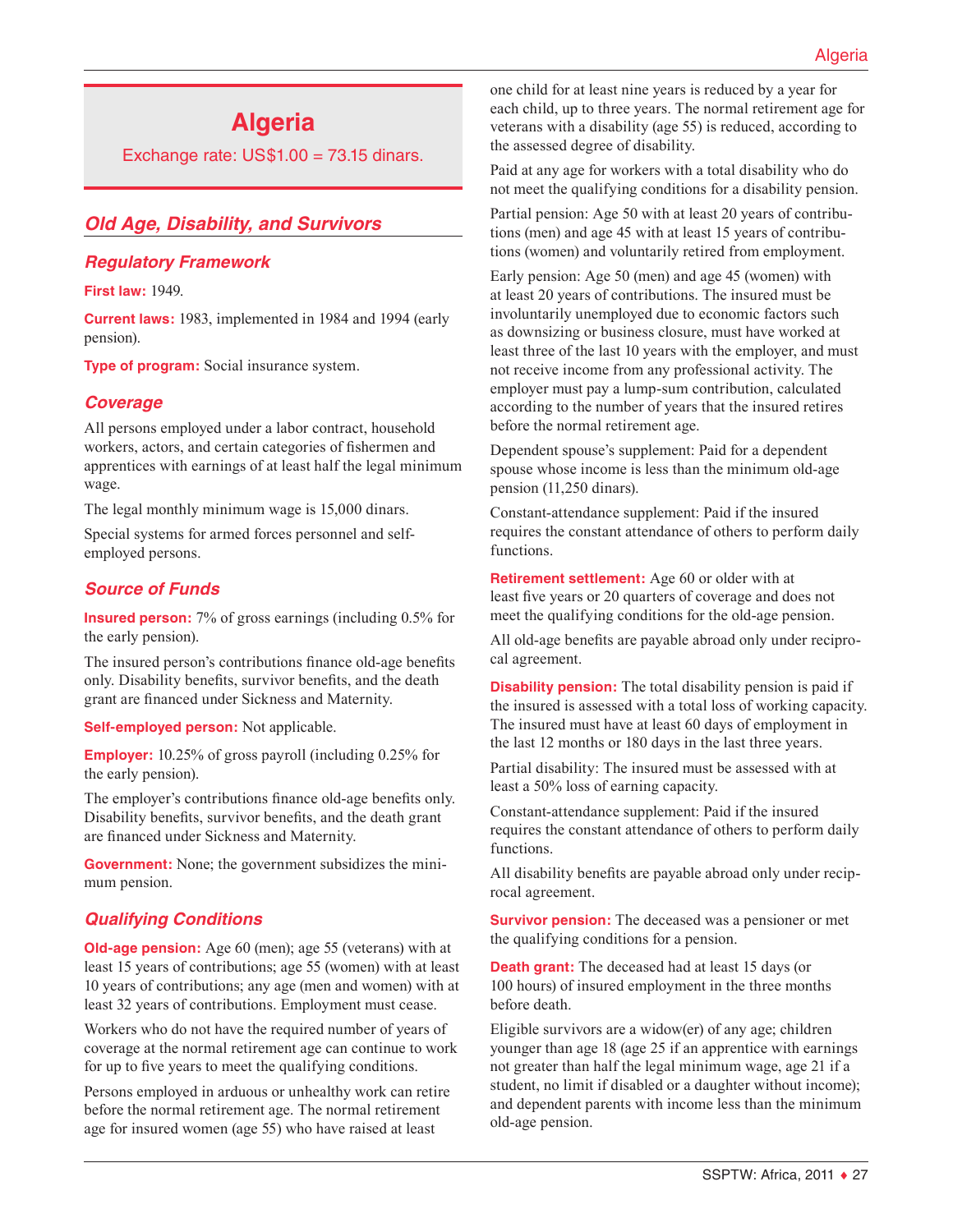All survivor benefits are payable abroad only under reciprocal agreement.

# *Old-Age Benefits*

**Old-age pension:** The pension is 2.5% of average monthly earnings in the five years before retirement or the best five years of the total professional career (whichever is greater) multiplied by the number of years of contributions, up to 80%.

To calculate the pension, each covered year or covered quarter is based on 180 days or 45 days of work, respectively. The pension is paid monthly.

The minimum pension is 75% of the legal monthly minimum wage.

The maximum pension is 15 times the legal monthly minimum wage.

The legal monthly minimum wage is 15,000 dinars.

Dependent spouse's supplement (regular pension): 1,731 dinars is paid.

Constant-attendance supplement (regular pension): 40% of the insured's pension is paid. The minimum supplement is 2,470.34 dinars.

Partial pension and early pension: The pension is reduced by 1% for each year the pension is awarded before the normal retirement age. The pension is increased every 12 months by 1% until the pensioner reaches the normal retirement age, at which time it is recalculated using the number of years the pension was awarded before the normal retirement age and the insured's total coverage period.

The minimum early pension is 75% of the legal monthly minimum wage.

The legal monthly minimum wage is 15,000 dinars.

**Retirement settlement:** The benefit is a lump sum of 2.5% of average monthly earnings in the five years before retirement or the best five years of the total professional career (whichever is greater) multiplied by the number of years of contributions.

Benefit adjustment: Benefits are adjusted annually in May.

#### *Permanent Disability Benefits*

**Disability pension:** The pension is 80% of average earnings in the last year or the best three years of the total work history (whichever is greater).

At the normal retirement age, the disability pension ceases and is replaced by an old-age pension of at least the same amount.

Constant-attendance supplement: 40% of the pension is paid.

Partial disability: The pension is 60% of average earnings in the last year or the best three years of the total work history (whichever is greater).

The minimum pension is 75% of the legal monthly minimum wage.

The legal monthly minimum wage is 15,000 dinars.

Benefit adjustment: Benefits are adjusted annually in May.

# *Survivor Benefits*

**Survivor pension:** 75% (50% if there are other survivors) of the old-age or disability pension the deceased received or would have been entitled to receive is paid to the widow(er). If there is more than one widow, the pension is split equally.

**Other eligible survivors:** 30% of the old-age or disability pension the deceased received or would have been entitled to receive is paid for one other survivor; 40% is split equally if there is more than one survivor.

If there is no surviving spouse, 45% of the old-age or disability pension the deceased received or would have been entitled to receive is paid to a full orphan and 30% to a dependent parent.

All survivor benefits combined must not be less than 75% of the legal monthly minimum wage.

All survivor benefits combined must not exceed 90% of the pension the deceased received or would have been entitled to receive.

The legal monthly minimum wage is 15,000 dinars.

Benefit adjustment: Benefits are adjusted annually in May.

**Death grant:** A lump sum of 12 times the deceased's best monthly earnings in the year before death is paid.

The minimum death grant is 12 times the legal monthly minimum wage.

The legal monthly minimum wage is 15,000 dinars.

#### *Administrative Organization*

Ministry of Labor and Social Security provides general supervision.

National Retirement Fund [\(http://www.cnr-dz.com\)](http://www.cnr-dz.com) administers the old-age program for salaried employees.

National Social Insurance Fund administers the disability and survivors program for salaried employees.

National Social Security Fund for Nonwage Earners ([http://](http://www.casnos.com.dz) [www.casnos.com.dz](http://www.casnos.com.dz)) administers the old-age and disability program for nonwage earners.

# *Sickness and Maternity*

#### *Regulatory Framework*

**First law:** 1949.

**Current law:** 1983, implemented in 1984.

**Type of program:** Social insurance system.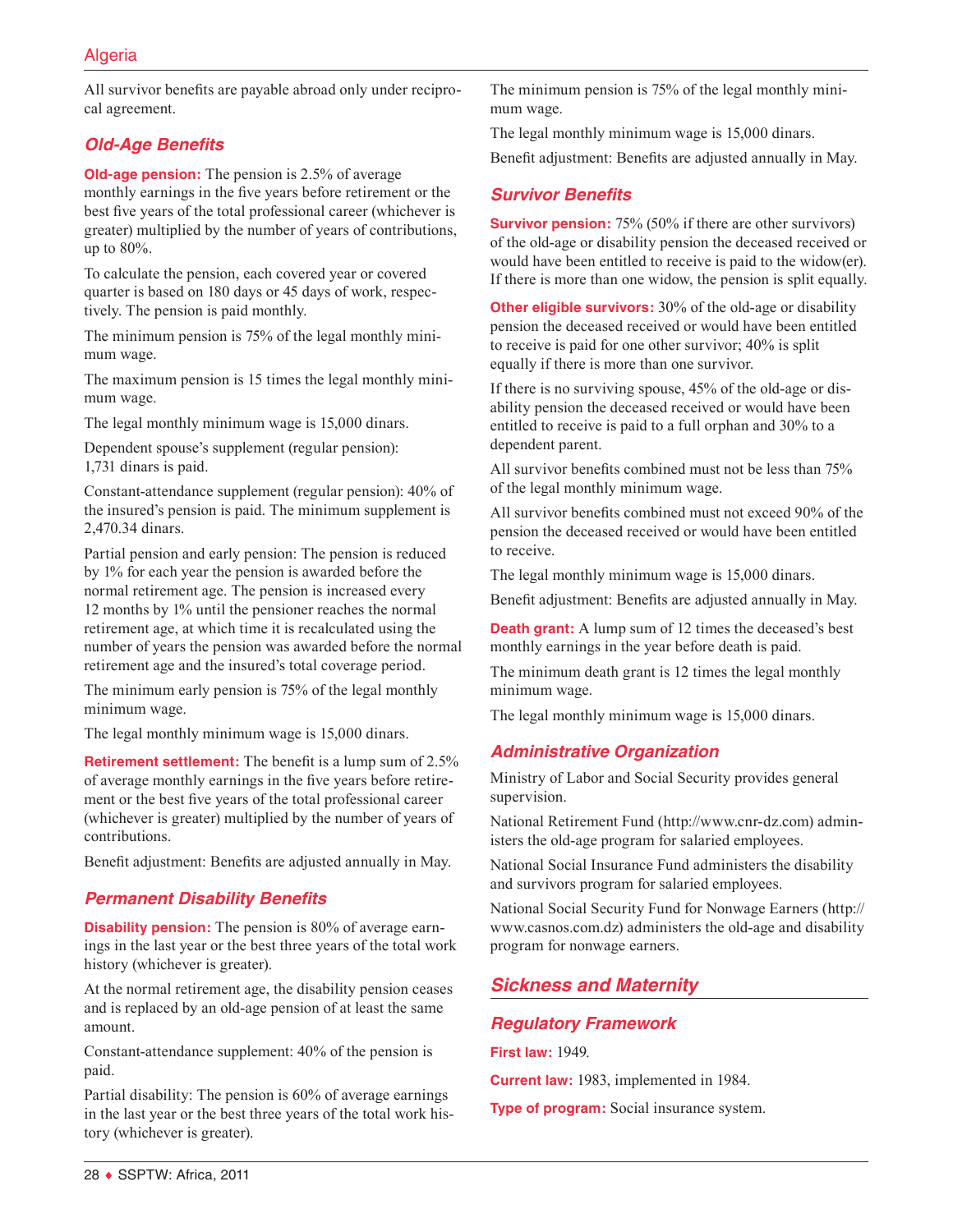#### *Coverage*

**Cash and medical benefits:** All employed persons.

**Medical benefits only:** Self-employed persons; persons receiving an unemployment benefit, persons receiving the early pension, national liberation war pensioners, persons with at least a 50% assessed degree of disability, unemployed students, and their respective dependents; the dependents of certain categories of prisoners; social assistance beneficiaries.

#### *Source of Funds*

**Insured person:** 1.5% of gross earnings.

The insured person's contributions also finance disability benefits, survivor benefits, and the death grant under Old Age, Disability, and Survivors.

**Self-employed person:** 7.5% of annual taxable income.

**Employer:** 12.5% of gross payroll.

The employer's contributions also finance disability benefits, survivor benefits, and the death grant under Old Age, Disability, and Survivors.

**Government:** None.

#### *Qualifying Conditions*

**Cash sickness benefits:** The insured must be in covered employment when the incapacity begins. For up to six months of benefits, the insured must have been employed for at least 15 days (or 100 hours) in the last quarter or 60 days (or 400 hours) in the last 12 months; for more than six months of benefits, the insured must have been employed for at least 60 days (or 400 hours) in the last 12 months or 180 days in the last three years.

**Cash maternity benefits:** The insured must have at least 15 days (or 100 hours) of insured employment in the last three months or 60 days (or 400 hours) in the last 12 months before the pregnancy began.

**Medical benefits:** The insured must have at least 15 days (or 100 hours) of insured employment in the three months before the year in which the incapacity began or 60 days (or 400 hours) of employment in the last 12 months.

#### *Sickness and Maternity Benefits*

**Sickness benefit:** 50% of the daily wage (100% for an extended illness or hospitalization) is paid for the first 15 days; thereafter, 100% of the daily wage from the 16th day up to three years (four years under certain circumstances).

The minimum daily wage is eight times the legal hourly minimum wage.

The legal hourly minimum wage is 86.54 dinars.

**Maternity benefit:** 100% of earnings is paid for up to 14 weeks, including up to six weeks before the expected date of childbirth.

The minimum daily wage is eight times the legal hourly minimum wage.

The legal hourly minimum wage is 86.54 dinars.

#### *Workers' Medical Benefits*

Benefits include medical treatment, surgery, hospitalization, medicine, laboratory services, ophthalmologic and optician services, some dental care (including prostheses), functional and vocational rehabilitation, prostheses, specialized treatments, and transportation.

Government hospitals provide free medical care for an unlimited duration for certain categories of sickness; some categories may require cost sharing.

Cost sharing: Medical expenses are reimbursed at 80% (100% for insured persons with chronic diseases, work injury beneficiaries with an assessed degree of disability of more than 50%, and old-age pensioners or disability pensioners with income less than the legal minimum wage).

The legal monthly minimum wage is 15,000 dinars.

Maternity care is reimbursed at 100%, including hospital stays of up to eight days.

#### *Dependents' Medical Benefits*

Medical benefits for dependents are the same as those for the insured.

#### *Administrative Organization*

Ministry of Labor and Social Security provides general supervision.

National Social Insurance Fund administers the program for salaried employees.

National Social Security Fund for Nonwage Earners ([http://](http://www.casnos.com.dz) [www.casnos.com.dz](http://www.casnos.com.dz)) administers the program for nonwage earners.

#### *Work Injury*

#### *Regulatory Framework*

**First law:** 1919.

**Current law:** 1983, implemented in 1984.

**Type of program:** Social insurance system.

#### *Coverage*

All employed persons, apprentices, students (including those in technical schools), trainees, persons undergoing medical or vocational rehabilitation, some voluntary workers, wards of juvenile courts, and prisoners working in prison workshops.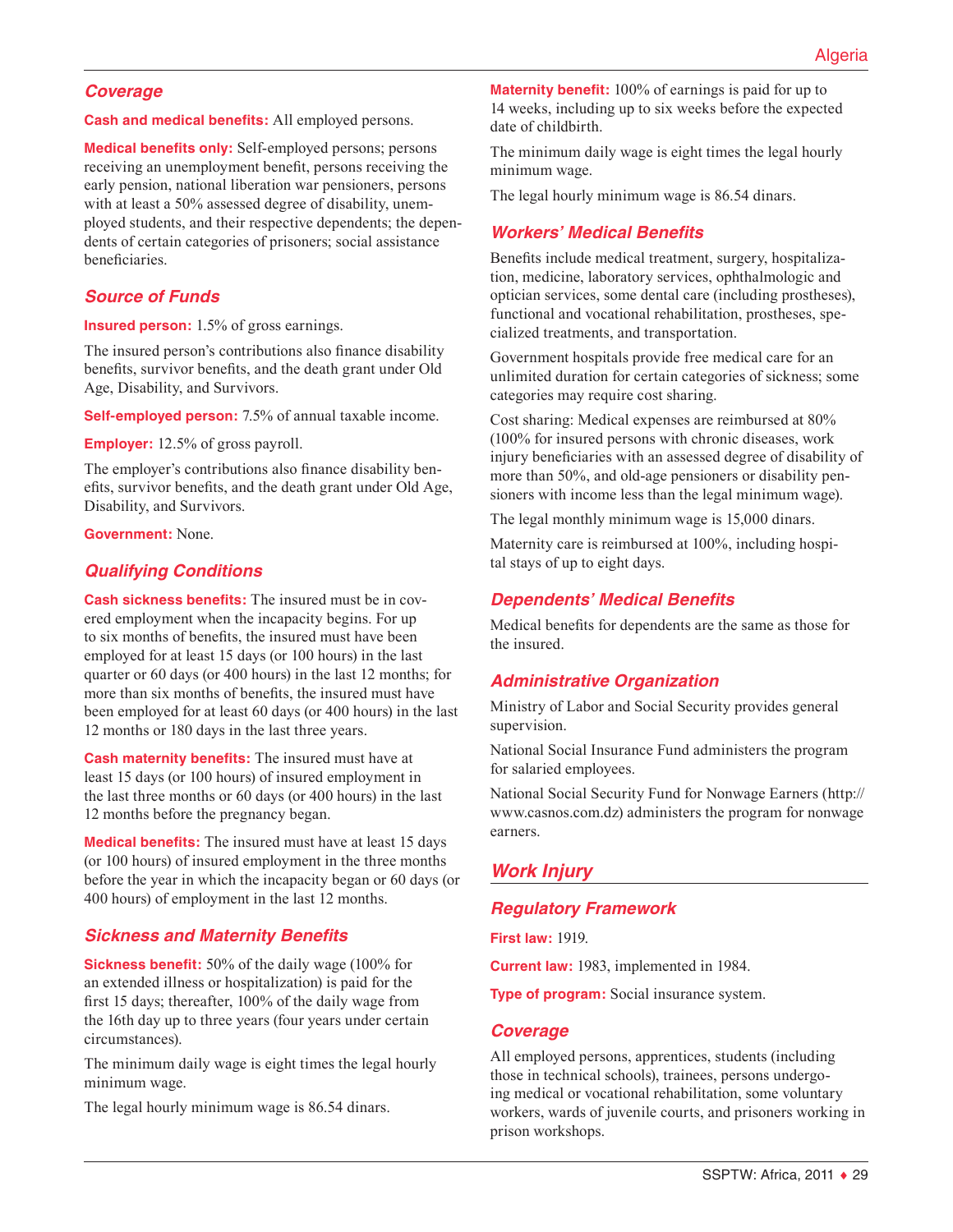Exclusions: Self-employed persons.

#### *Source of Funds*

**Insured person:** None.

**Self-employed person:** Not applicable.

**Employer:** 1.25% of gross payroll.

**Government:** None.

#### *Qualifying Conditions*

**Work injury benefits:** There is no minimum qualifying period. Accidents that occur while commuting to and from work are covered.

# *Temporary Disability Benefits*

100% of the net daily wage is paid from the day after the disability began until full recovery or certification of permanent disability.

The minimum daily wage is eight times the legal hourly minimum wage.

The legal hourly minimum wage is 86.54 dinars.

#### *Permanent Disability Benefits*

**Permanent disability pension:** The pension is the average earnings in the last 12 months multiplied by the assessed degree of disability.

A lump sum is paid if the assessed degree of disability is less than 10%.

The annual earnings used to calculate the pension must not be less than 2,300 times the legal hourly minimum wage.

The legal hourly minimum wage is 86.54 dinars.

Constant-attendance supplement: If the insured requires the constant attendance of others to perform daily functions, 40% of the pension is paid.

**Foreign worker settlement:** If there is no reciprocal agreement, a lump sum of three times the annual pension is paid to injured foreign workers who leave the country.

#### *Workers' Medical Benefits*

Benefits include medical treatment, surgery, hospitalization, medicine, laboratory services, ophthalmologic and optician services, some dental care, prostheses, functional and vocational rehabilitation, specialized treatments, and transportation.

There is no limit to duration.

#### *Survivor Benefits*

**Survivor pension:** The pension is 75% (50% if there are other survivors) of the deceased's average earnings in the 12 months before the date of the accident resulting in the insured's death. If there is more than one widow, the pension is split equally.

Eligible survivors are a widow of any age; children younger than age 18 (age 25 if an apprentice with earnings of no more than half the legal minimum wage, age 21 if a student, no limit if disabled or a daughter without income); and dependent parents with income less than the legal monthly minimum wage.

The legal monthly minimum wage is 15,000 dinars.

Survivors of foreign workers are eligible for benefits if they reside in Algeria or are covered under a reciprocal agreement.

**Other eligible survivors:** 30% of the deceased's average earnings is paid for one survivor; 40% is split equally if there is more than one eligible survivor.

If there is no surviving spouse, 45% of the deceased's average earnings is paid to a full orphan and 30% to a dependent parent.

All survivor benefits combined must not exceed 90% of the deceased's average annual earnings. The deceased's average annual earnings must not be less than 2,300 times the legal hourly minimum wage.

The legal hourly minimum wage is 86,54 dinars.

**Death grant:** A lump sum of 12 times the deceased's best monthly earnings in the year before death is paid.

The minimum death grant is 12 times the legal monthly minimum wage.

The legal monthly minimum wage is 15,000 dinars.

#### *Administrative Organization*

Ministry of Labor and Social Security provides general supervision.

National Social Insurance Fund administers the program.

#### *Unemployment*

#### *Regulatory Framework*

**First and current law:** 1994.

**Type of program:** Social insurance system.

#### *Coverage*

Salaried workers. Exclusions: Self-employed persons.

#### *Source of Funds*

**Insured person:** 0.5% of gross earnings.

**Self-employed person:** Not applicable.

**Employer:** 1% of gross payroll plus a lump-sum contribution of 80% of each laid-off worker's average monthly